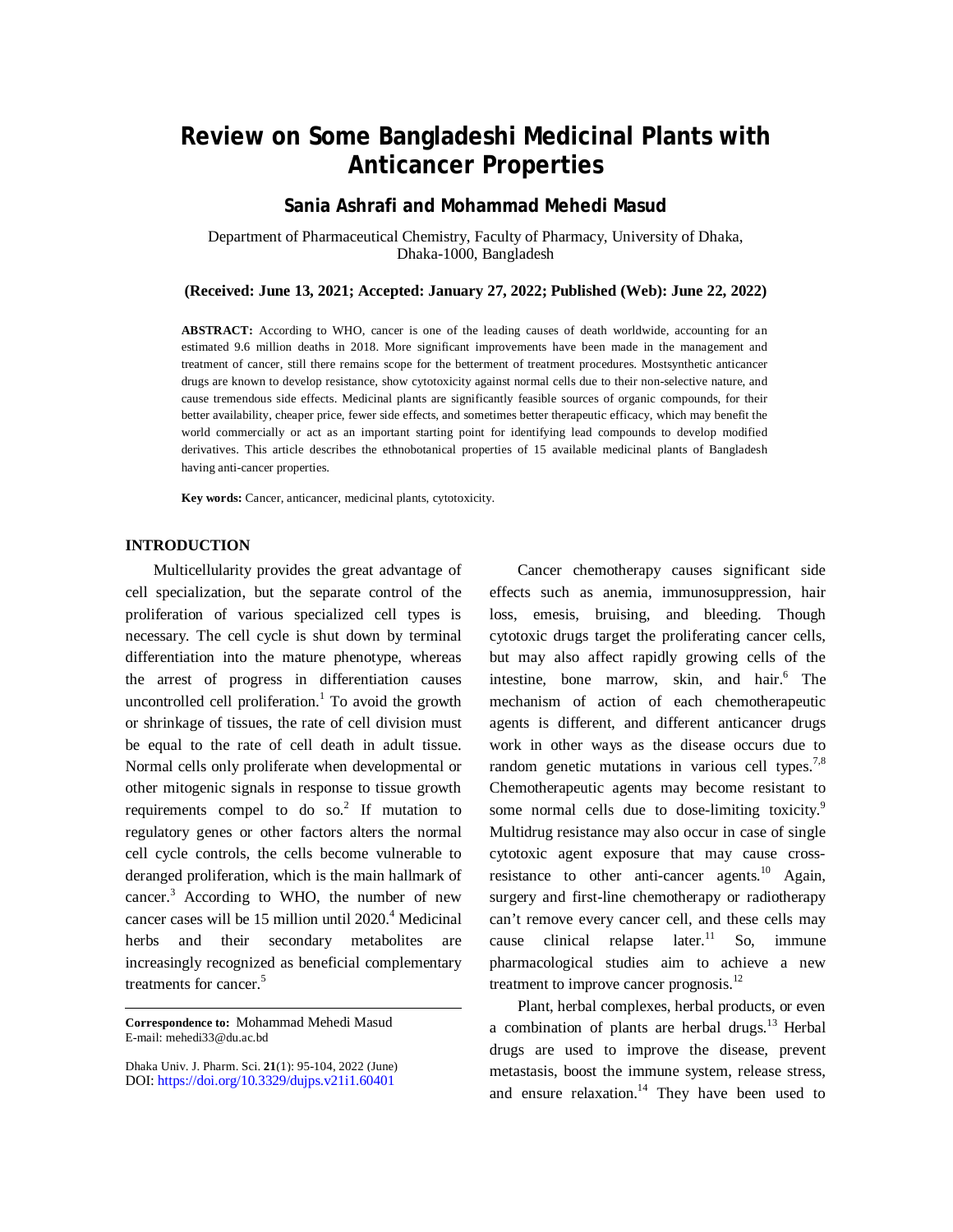96 *Ashrafi and Masud*

avoid side effects occurring from using common treatment procedure that is chemotherapy or radiotherapy.<sup>4</sup>

The reviewdescribes the ethnopharmacological properties of available plants in Bangladesh, which may be potential candidates for cancer treatment.

# **METHODS**

A literature survey was conducted ononline databases including Google Scholar, CAS, Science Direct and PubMed. Besides, manual searches were carried out in books and journals. For this review, all the data have been systematically compiled following the rigorous collection of information from the available sources.

#### **Selected Plants and Their Chemical Constituents**

*Alstonia scholaris*: Acubins/iridoids, saponins, phlobatanins, reducing sugars.<sup>15</sup> Fourpicrinine-type monoterpenoidindole alkaloids, 5 methoxyaspidophylline, picrinine (**1**), picralinal and 5-methoxystrictamine (**2**) were obtained from the leaves.<sup>16</sup>

*Argemone mexicana*: The flower contains tannins, saponins, glycosides, lignin, and phenol. $17$ Protopine (**4**), berberine (**3**), dehydrocheilanthifoline, dehydrocorydalmine, jatrorrhizine, columbamine, (+)-reticuline, argemexicana A, argemexicana B, argemexinine, dehydrocoptisine, pancorine.<sup>18</sup>

*Asclepia scurassavica*: The cardenolides included calactin, calotropin, calotropagenin, coroglaucigenin, asclepin (**5**), asclepain CI, asclepain CII, uscharidin, uzarin, uzarigenin, corotoxigenin, asclepogenin, curassavogenin, calotroposide, clepogenin, desglucouzarin, kidjolanin (**6**), and uscharidin. $19$ 

*Boerhavia diffusa*: Root part contains punarnavoside, borhaavone, trans-caftaric acid, boeravinones (A-J, M, P-S) (**7**), 9-*O*-Methyl-10 hydroxy coccineone E, diffusarotenoid, 6-*O*-Demethyl-boeravinone H, 10-Demethyl boeravinone C, Coccineones E, B, boerhavine, liriodendrin, quercetine  $(8)$ , syringaresinol mono- $\beta$ -D-glucoside, hypoxanthine-9-L-arabinofuranoside, boerhavisterol, boeravilanostenyl benzoate,  $\beta$ -Ecdysone, triacont-24en-1-oic acid, boeradiffusene.<sup>20</sup>

*Carica papaya*: Lycopene, ferulic acid (**9**), protocatechuic acid, *β*-carotene, chlorogenic acid, caffeic acid (**11**), *β*-cryptoxanthin, *p*-coumaric acid  $(10).^{21}$ 

*Coix lacryma-jobi*: Flavonoids, caffeic acid (**11**), ferulic acid, palmitic, stearic, oleic and linoleic acids, *β*-sitosterol, stigmasterol, vitamin E, squalene, campesterol (**12**). 22

*Cuscuta reflexa*: Two known compounds such as 2-Methoxy-4-vinyl phenol and benzofuran-2,3 dihydro and other 12 unknown compounds such as 3,5-di-tert-Butyl-4-hydroxyanisole; hexatriacontane; n-hexadecanoic acid; scoparone; hexadecanoic acid methyl ester; 1,3-benzenediamine, *N*, *N*, *N'*, *N'* tetramethyl- have been isolated from the stem. $^{23}$ Phenolic compounds, hydroxycinnamic acid (**13**), phenylpropanoids, caffeic acid (**11**), kaempferol (**14**). <sup>24</sup> Reflexin, lutein, Lycopene, carotene, *α*cryptoxanthin, amarbelin (pigment), phytosterols (seeds), abscisic acid (leaves), quercetin (**8**), cuscutin (stem), amino acids, cuscutalin, caffeic acid etc.<sup>25</sup>

*Colocasia esculenta*: Leaves contain calcium oxalate, fibers, minerals (calcium phosphorus, etc.), and starch, vitamin A, B, C, etc. From the tubers, two dihydroxysterols, 14α-methyl-5α-cholesta-9, 24 diene-3b, 7α-diol and 14α-methyl-24-methylene-5αcholesta-9, 24-diene-3α, 7α-diol, anthocyanine (**15**), luteoline (**16**), besides *β*-sitosterol and stigmasterol, nonacosane and cyanidin 3-glucoside.<sup>26</sup>

*Celosia argentea*: Alkaloids, saponins, cardenolide and dienolides, phenolics, flavonoids.<sup>27</sup> Eight saponinscelosin A, celosin B, celosin C, celosin D, celosin E (**18**), celosin F (**17**), celosin G and cristatain. Two novel saponinscelosin I and celosin II were isolated from the 50% EtOH extract.<sup>28</sup>

*Ficus racemose*: Leucocyanidin (**19**), leucocyanidin-3-*O*-*β*-D-glucopyrancoside, leucopelargonidin-3-*O*-*β*-D-glucopyranoside, leucopelargonidin-3-*O-α*-L-rhamnopyranoside.<sup>29</sup>

Fruit contains glauanol, hentriacontane, glauanol acetate, glucose, tiglic acid (**20**), esters of taraxasterol, lupeol acetate, friedelin, higher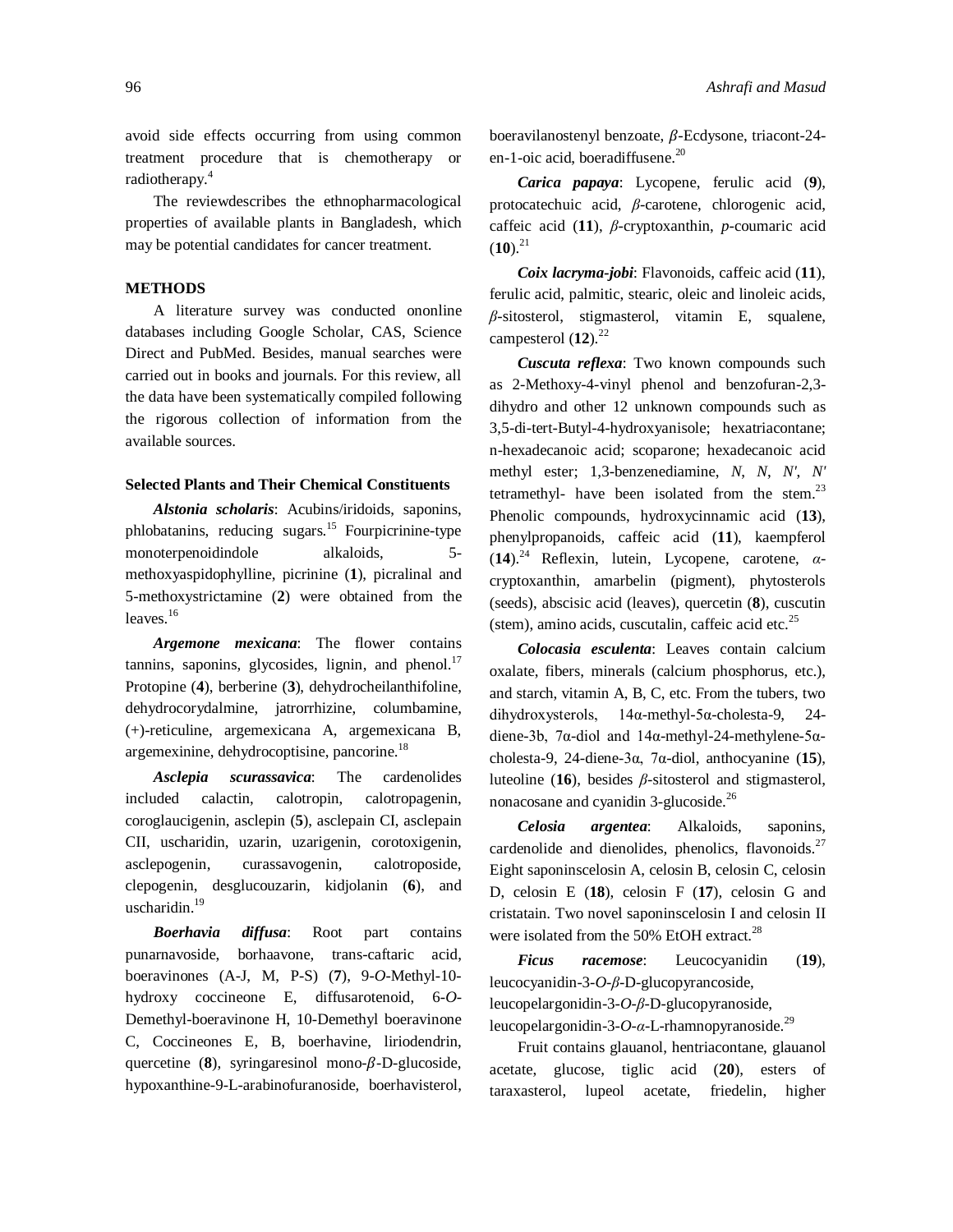hydrocarbons.<sup>30</sup> A new tetra triterpeneglauanol acetate- 13*α*, 14*β*, 17*β*H, 20 α H-lanosta-8, 22-diene-3*β* acetate and racemosic acid.<sup>31</sup>

*Hyptis suaveolens*: The terpene alcohol eucalyptol (**21**), gama-ellemene (**22**), beta-pynene, (+)3-carene, trans-beta-cariophyllene and germacrene.<sup>32</sup> 1, 8-cineole and *β*-caryophyllene, *α*pienene, camphene, sabinene, *β*-pinene, myrcene, αphellandrene, *γ*-terpinene, *α*-terpinolene, linalool, fenchol, 4-terpinenol.<sup>33</sup>

*Ipomoea quamoclit*: Seeds contain lauric acid (**23**), resin glycosides, quamoclins I-IV and jalapin, 7-*O*-*β*-D-glucopyranosyl-dihydroquercentin-3-*O*-*α*-D Glucopyranosi.<sup>34</sup> Pyrrolizidine alkaloids like mono and diesters of platynecine and minalobines like minalobine O and R, ipangulines like ipangualine B2 (**24**) and D11 and ergoline alkaloids and anthocyanins.<sup>35</sup>

*Justicia adhatoda:* A bitter quinazoline alkaloid, vasicine(**25**), vasicinone (**26**) has been isolated from the plant's leaves, roots, and flowers (0.0541 to 1.105%).<sup>36</sup> Deoxyvasicinone, 7-methoxyvasicinone, desmethoxyaniflorine, 3-hydroxyanisotine, vasnetine.<sup>37</sup>

*Trichosanthes anguina*: Ascorbic Acid, *β*carotene, riboflavin (**27**), thiamine (**28**), stearic acid, sulfur. 38

*Xanthium strumarium*: Proteins, carbohydrates, phenols, tannins, flavonoids, saponins.<sup>39</sup> Chlorogenic acid, cynarin, 1, 5-*O*-dicaffeoylquinic acid; 1, 4-*O*dicaffeoylquinic acid; 1, 3, 5-*O*-tricaffeoylquinic acid and 3 heterocyclics. $40$ 7-hydroxymethyl-8,8 dimethyl-4,8-dihydrobenzol [1,4] thiazine-3,5-dione-11-*O*-*β*-D-glucopyranoside and 2-hydroxy-7 hydroxymethyl-8,8-dimethyl-4,8-dihydrobenzol [1,4] thiazine-3,5-dione-11- $O$ - $\beta$ -D-glucopyranoside.<sup>41</sup>

Xanthumin (**29**), formononetin (**30**), xanthatin (deacetylxanthinin), xanthostrumarin, atractyloside, carboxyatractyloside, phytosterols, xanthanol, isoxanthanol, xanthinosin.<sup>42</sup>

# **Anticancer Properties of the Selected Plant Species**

*Alstonia scholaris* **(Apocynaceae):** The triterpenoids (lupeol linoleate, lupeol palmitate, alpha-amyrin linoleate) acted by inhibition of tumor invasion, metastasis, and angiogenesis.<sup>43</sup> Ethanolic extract worked in combination with berberine hydrochloride,a topoisomerase inhibitor.<sup>44</sup> Ethanolic extract acted on human neoplastic cell lines like HeLa, KB, HepG2, MCF-7, and HL60.<sup>45</sup> Aqueous extract had the anticancer effectin 7, 12 dimethylbenz (a) anthracene C (DMBA) induced skin cancer. $46$ 

*Argemone Mexicana* **(Papaveraceae):**  Alkaloids isolated from the plant worked against human nasopharyngeal carcinoma (HONE-1) and human gastric cancer (NUGC) cell lines. $47$  Ethanolic extract showed an anticancer effect on cancer cell lines of HeLa-B75, HL-60, and PN-15 cancer cells.<sup>48</sup> Methanolic extractinhibited the growth of the HeLa and MCF-7 cells.<sup>49</sup>

*Asclepia scurassavica* **(Asclepiadaceae):** *β*sitosterol showed anticancer effect by inhibition of COLO 320 DM cells, induction of apoptosis, and suppression of the expression of β-catenin and PCNA in human colon cancer cells.<sup>50</sup> Calotropin acted against human carcinoma of the nasopharynx. $51,52$ Methanolic extract showed effect against Hep-2 cell line.<sup>53</sup> Cardenolides worked against human lung carcinoma A549, two human breast carcinomas MCF-7 and MDA-MB-231and hepatoma HepG2.<sup>54</sup> Dioxane double-linked cardenolide glycosides and cardenolide lactates acted against DU145 prostate cancer cells.<sup>55</sup> Asclepiasterol worked by reversing Multi-Drug Resistance (MDR) intervened by Pglycoprotein (P-gp).<sup>56</sup>

*Boerhavia diffusa* **(Nyctaginaceae):**Root extract showedeffect in HeLa and U-87 tumor cell lines. $20$ 95% ethanolic extract had an anticancer effect on lymphoma and leukemic cells.<sup>57</sup> Boeravinones G  $(1)$ and H (2)had inhibiting effect on breast cancer resistance protein (BCRP/ABCG2).<sup>58</sup> 95% ethanolic extract of the root portion workedon the HeLa cell line.<sup>59</sup> The methanolic extract showed an effecton the MCF-7 cell line and reduced the viability of cells.<sup>61</sup>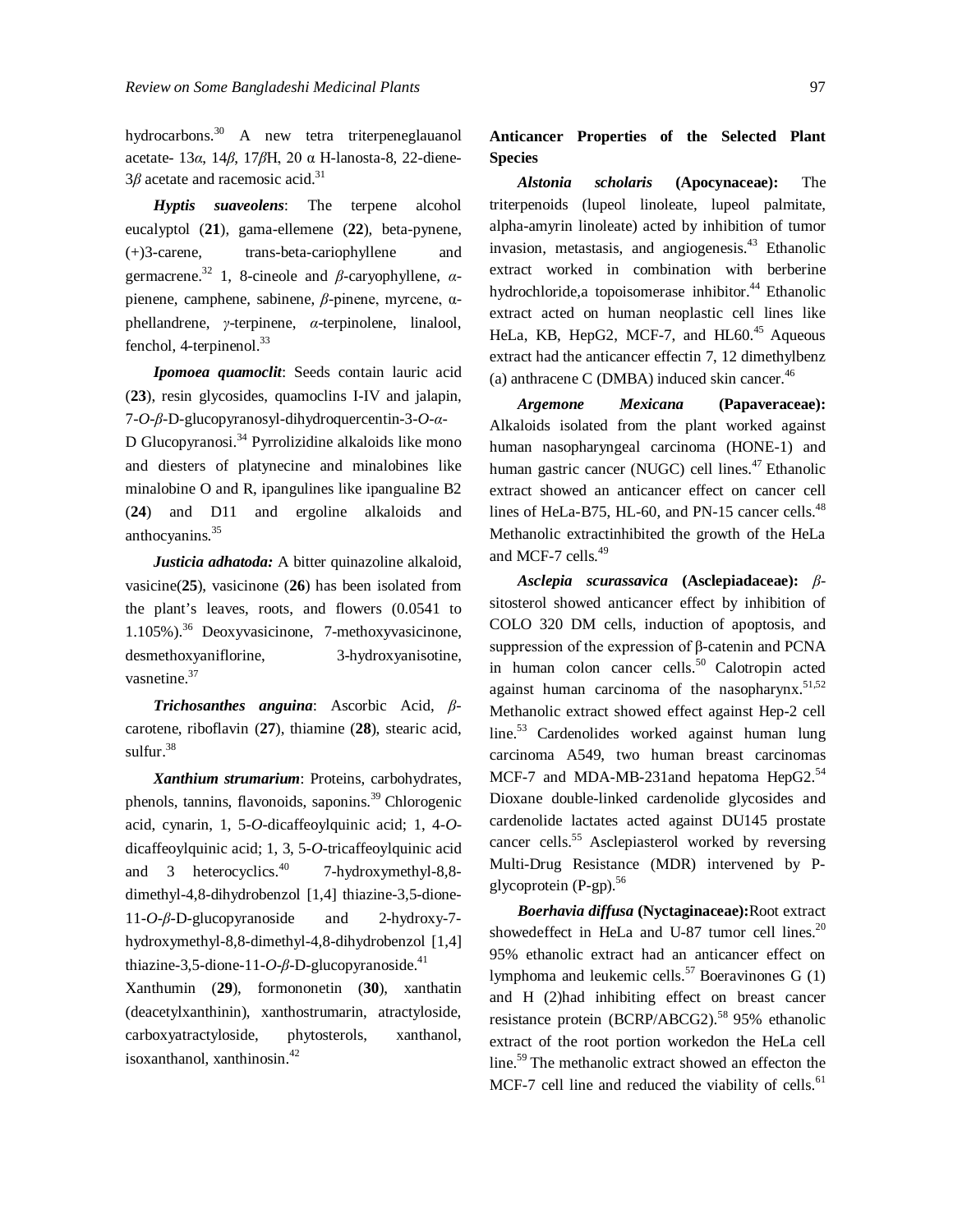Methanolic extractinhibited theB16F10 melanoma cells. 61 Punarnavine showed anticancer effectby increasing NK cell activity.<sup>62</sup>

*Carica papaya* **(Caricaceae):** Lycopenehad effect on the liver cancer cell line Hep G2.<sup>63</sup> Seed extract worked on leukemia HL-60 cells.<sup>22</sup> Ethanolic extract inhibited the growth of cancer cells.<sup>64</sup>  $C$ . *papaya* contains ribosome-inactivating proteins which has shown cytotoxicity against breast cancer cell line, T47D.<sup>65</sup> Aqueous extract acted against stomach cancer cell line (ags), pancreatic cancer cell line (capan-1), colon cancer cell line (dld-1), ovarian cancer cell line (dov-13), lymphoma cell line (karpas), breast cancer cell line (mcf-7), neuroblastoma cell line (t98g), uterine cancer cell line (hela).<sup>66</sup> Aqueous extract had effect on breast cancer cell line (MCF-7).<sup>67</sup> n-Hexane extract worked on leukemia HL-60 cells.<sup>68</sup> Fabricated high-stable silver nanoparticles (CPAgNPs) prepared using *C.*  papaya had an anticancer effect on MCF-7 cells.<sup>69</sup> Aqueous extract worked on tumor cell lines and human peripheral blood mononuclear cells  $(PBMC)$ .<sup>70</sup> Papain isolated from the plant showed an anticancer effect by breaking down that fibrin coat of cancer cell wall.<sup>71</sup>

*Coix lacryma-jobi* **(Poaceae)**:Methanolic extract acted on  $A549$  lung cancer cells.<sup>72</sup> Transconiferylaldehyde isolated from the plant is a potent chemopreventive agent.<sup>73</sup> A triterpene-loaded microemulsions (TMEs) called Ganoderma lucidum was prepared using seed oil acted against human lung carcinoma (A549) cells and murine lung tumor (Lewis) cells.<sup>74</sup> Seed extract worked on HCC cell line HepG2 cells.<sup>75</sup> Four free fatty acids: palmitic, stearic, oleic, and linoleic acids were found to possess antitumor activity.<sup>76</sup>

*Cuscuta reflexa* **(Cuscutaceae)**: Chloroform and ethanol extracts acted against Ehrlich Ascites Carcinoma (EAC) cell line. <sup>77</sup> *Cuscutareflexa* has shown anticancer activity against leukemias and melanoma.<sup>78</sup> It has also shown anticancer activity on Hep3B cells by up-regulation of pro-apoptotic factors BAX and p53and downregulation of anti-apoptotic factors Bcl-2 and surviving.<sup>79</sup> Natural products

isolated worked on HCT116 colorectal cancer cell line.<sup>80</sup> Methanolic extracthave shown cytotoxicity in Brine Shrimp lethality assay, may be due to the presence of phenols, polyphenols, and flavonoids.<sup>81</sup>

*Colocasia esculenta* **(Araceae)**: Plant extract had effect on colon cancer.<sup>82</sup> Water-soluble extracts showed effect in a murine model of highly metastatic ER, PR and Her-2/neu negative breast cancer. $83$  Taro-4-Iisolated actedby increasing the production of interleukin (IL)-6 and tumor necrosis factor-α (TNFα).<sup>84</sup> A mitogenic lectin called Tarin isolated from this plant showed noteworthy anti-tumor activities.<sup>85</sup>

*Celosia argentea* **(Amaranthaceae)**: Celosianinduced tumor necrosis factor-α (TNF-α) production and gamma interferon (IFN-y) production activity of concanavalin A (Con A) in mice spleen cells.<sup>86</sup> Three new triterpenoidsaponins-celosin E, celosin F and celosin G with cristatain showed antitumor activity.<sup>87</sup> Seed extract acted on colon 26-L5 carcinoma cells. $88$  A novel anticancer phenolic compound; (1-(4-hydroxy-2-methoxybenzofuran-5 yl)-3-phenylpropane-1, 3- dione) has been isolated from the plant.<sup>89</sup> Stigmasterol had effect against human gastric cancer cells SGC-7901 and human hepatoma cells BEL-7404.<sup>90</sup>

*Ficus racemose* **(Moraceae)**: Methanolic extract showed effect on KBrO3-mediated nephrotoxicity.<sup>91</sup> Ethanolic fruit extract worked on MCF7 human breast cancer cells.<sup>92</sup> Plant extracts acted against lung carcinoma cell line Calu6.<sup>93</sup> Methanolic extract had an anticancer effect against HL-60 and HepG2 cell  $line.94$ 

*Hyptis suaveolens* **(Lamiaceae):** The leaves are used as anticancer remedy.<sup>32</sup> Essential oil of the leaves acted on the human breast cancer cell line  $(MCF-7).^{95}$ Ethanolic extracthas increased hemoglobin, RBC, and WBC in tumor-bearing mice.<sup>96</sup>

*Ipomoea quamoclit* **(Convolvulaceae):**Ethanolic extract worked by inhibiting Caco-2 (colon cancer) cell viability.<sup>97</sup> Dichloromethane, methanol, hexane and ethyl acetate extracts of leaves had anticancer effect on HeLa, MCF-7, CNE-1, 3T3 and HT-29 cell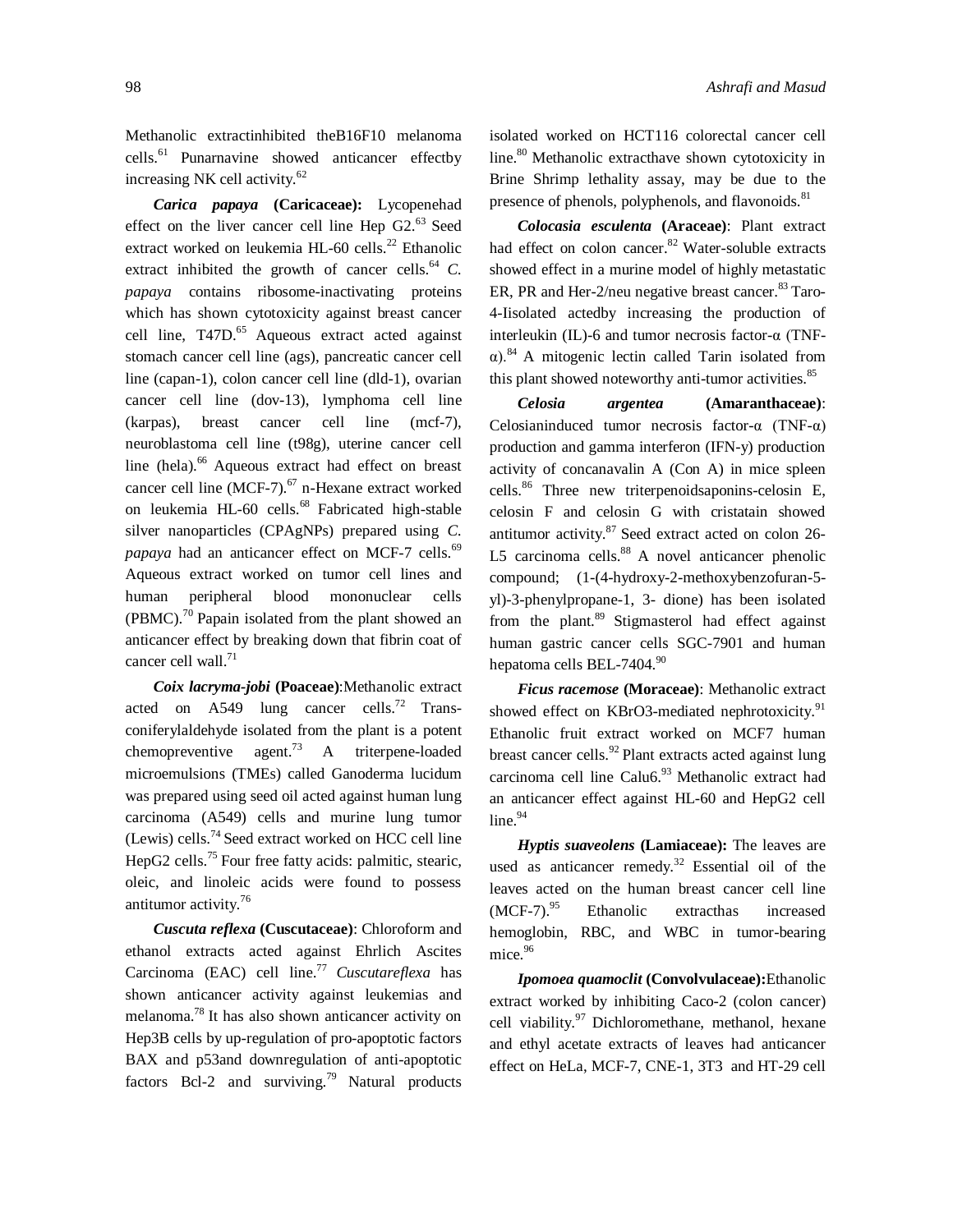lines.<sup>98</sup> Aqueous leaves extracts worked on HEP G2 cell line byinhibiting A549 cell line.<sup>99</sup>

*Justicia adhatoda* **(Acanthaceae):** Methanolic extractinhibited the proliferation of theMCF-7 cell line.<sup>100</sup> 80% ethanolic extract showed a possible chemopreventive role.<sup>101</sup> Vasicine acetate, obtained by acetylation of vasicineisolated, showed effect on A549 lung adenocarcinoma cell line.<sup>102</sup>

*Trichosanthes anguina* **(Cucurbitaceae):** A study has shown that *Trichosanthesanguina* contain a type I ribosome-inactivating protein (RIP), named trichoanguin has a great potential to be used as a chemotherapeutic agent to treat cancer as it strongly inhibits the protein synthesis of rabbit reticulocyte lysate but only weakly that of HeLa cells.<sup>103</sup>

*Xanthium strumarium* **(Asteraceae):** 8-epixanthatin and 8-epi-xanthatin epoxide acted on human A549, SK-OV-3 (ovary), SK-MEL-2 (melanoma), XF498 (central nervous system) and HCT-15 (colon) cell in vitro.<sup>104</sup> Plant extractshowed inhibitory effect on three human cell lines (breast MCF7, renal TK10 and melanoma UACC62).<sup>105</sup> Xanthatin and xanthinosin, 2 sesquiterpene lactones had effect on human cancer cell lines WiDr ATCC (colon), MDA-MB-231 ATCC (breast), and NCI-417 (lung).<sup>106</sup> Methanolic extract acted on HeLa cell line.<sup>107</sup> Methanol extracts worked against HepG2, A549, L929 and Jurkat cell lines. $108$  It has shown anticancer activity in a study in murine tumor model.<sup>109</sup> Methanolic extract had shown anticancer effect against Dalton's ascitic lymphoma (DLA) induced solid and liquid (ascites) tumor in mice.<sup>110</sup>

The structures of some of the constituents isolated from the discussed plants are demonstrated in Figure **1**.

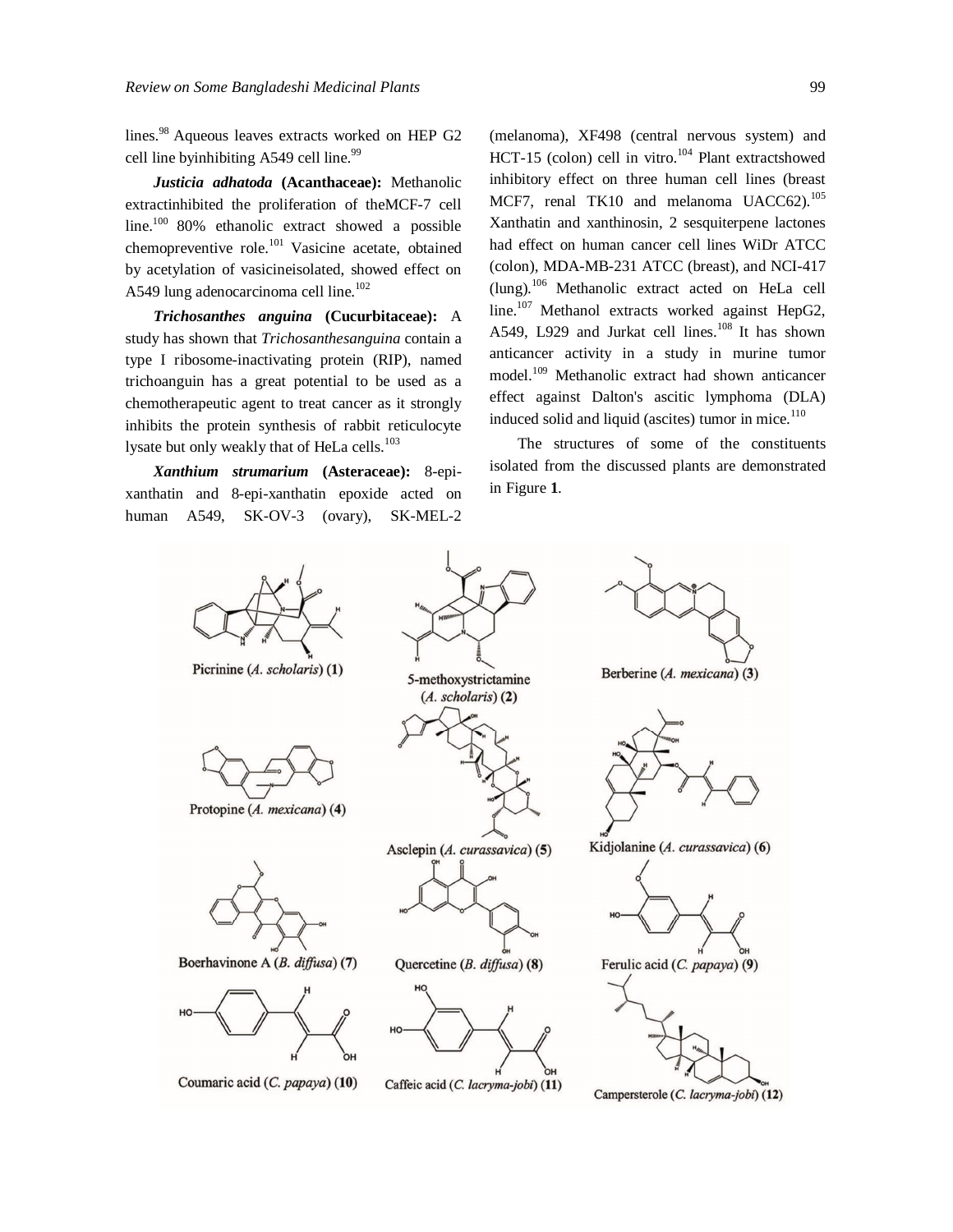

Fig. 1. Structures of some isolated constituents from fifteen (15) Bangladeshi medicinal plants.

## **DISCUSSION**

It has been reported that about 80-85% population all over the world are dependent on herbal medicine as their first-line treatment procedure of any disease and major part of treatment with medicinal plants involves the exploitation of plant extract and their active constituents. A lot of clinical studies have proved the positive outcome of herbal medicines on the survival, immunomodulation and quality of life of cancer patients when they are used along with conventional therapy. There are some plant-derived compounds which have definite anticancer properties approved by USFDA such as taxol, taxotere, vincristine, navelbine, etoposide, teniposide,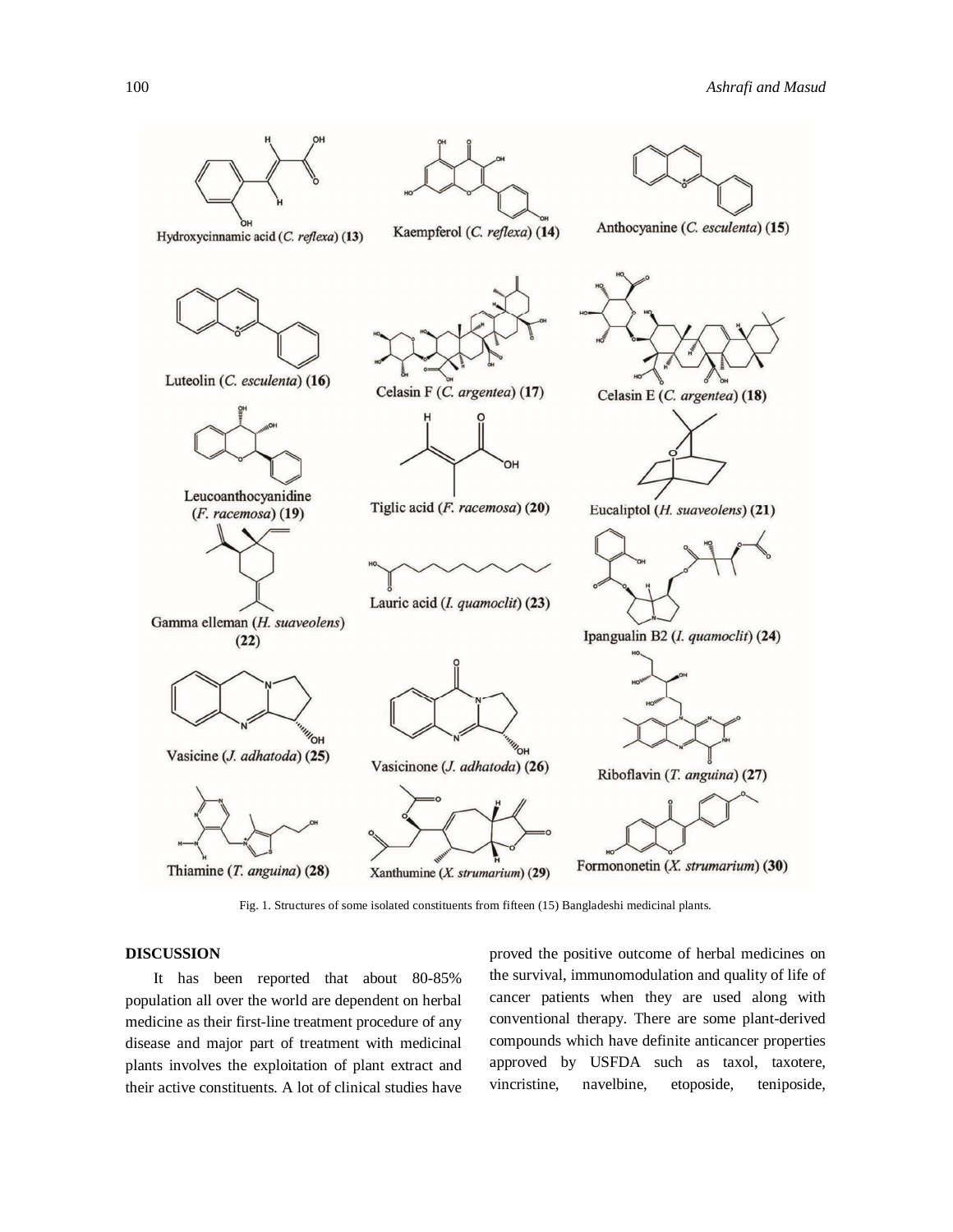topotecan and irinotecan. A more extensive search should be carried out to find out the unexplored plants which may have anticancer properties.

## **CONCLUSION**

The use of medicinal plants in the management and treatment of carcinogenic progression provides an alternative solution to the use of synthetic allopathic anticancer medication. The most vital target of cancer treatment is to destroy cancer cells in the presence of normal cells without damaging them. So, investigation of cytotoxic compounds and crude extracts of plants are necessary to develop alternative treatment procedure of cancer. Medicinal plants are attracting worldwide attention for their feasibility. For its cheaper price, initiatives may be taken to introduce herbal products in the rural areas of Bangladesh in the treatment of cancer. Proper management and cultivation are required to preserve these plants to study them in the future.

#### **REFERENCE**

- 1. vonWagenheim, K.H. and Peterson, H.P. 1998. Control of cell proliferation by progress in differentiation: clues to mechanisms of aging, cancer causation and therapy. *J. Theor. Biol.* **193**, 663-678.
- 2. Deshpande, A., Sicinski, P. and Hinds, P.W. 2005. Cyclins and CDKs in development and cancer: a perspective. *Oncogene* **24**, 2909-2915.
- 3. Sandal, T. 2002. Molecular aspects of the mammalian cell cycle and cancer. *Oncologist* **7**, 73-81.
- 4. Tavakoli, J., Miar, S., Zadehzare, M.M. and Akbari, H. 2012. Evaluation of effectiveness of herbal medication in cancer care: a review study*. Iran J. Cancer Prev.***5**, 144-156.
- 5. Yin, S.Y., Wei, W.C., Jian, F.Y. and Yang, N.S. 2013. Therapeutic applications of herbal medicines for cancer patients. *Evid. Based Complementary Altern. Med.* **2013**, 15 pages.
- 6. Sikora, K., Advani, S., Koroltchouk, V., Magrath, I., Levy, L., Pinedo, H., Schwartsmann, G., Tattersall, M. and Yan, S. 1999. Essential drugs for cancer therapy: a World Health Organization consultation. *Ann. Oncol.***10**, 385-390.
- 7. Kunick, C. 2004. Novel molecular targets in cancer chemotherapy waiting for discovery. *Curr. Med. Chem. Anticancer Agents* **4**, 421-423.
- Senzer, N., Shen, Y., Hill, C. and Nemunaitis, J. 2005. Individualised cancer therapeutics: dream or reality? *Expert Opin. Ther. Targets* **9**, 1189-1201.
- 9. Keyomarsi, K. and Pardee, A.B. 2003. Selective protection of normal proliferating cells against the toxic effects of chemotherapeutic agents. *Prog. Cell Cycle Res.* **5**, 527-532.
- 10. Boumendjel, A., Baubichon‐Cortay, H., Trompier, D., Perrotton, T. and Di Pietro, A. 2005. Anticancer multidrug resistance mediated by MRP1: Recent Advances in the Discovery of Reversal Agents. *Med. Res. Rev.* **25**, 453-472.
- 11. Dubowchik, G.M. and Walker, M.A. 1999. Receptormediated and enzyme-dependent targeting of cytotoxic anticancer drugs. *Pharmacol. Ther.* **83**, 67-123.
- 12. Azadmehr, A., Hajiaghaee, R., Afshari, A., Amirghofran, Z., Refieian-Kopaei, M., yousofiDarani, H. and Shirzad, H. 2011. Evaluation of *in vivo* immune response activity and *in vitro* anti-cancer effect by *Scrophulariamegalantha*. *J. Med. Plant Res.* **5**, 2365-2368.
- 13. Pal, S.K. and Shukla, Y. 2003. Herbal medicine: current status and the future. *Asian Pac. J. Cancer Prev.* **4**, 281-288.
- 14. Gratus, C., Damery, S., Wilson, S., Warmington, S., Routledge, P., Grieve, R., Steven, N., Jones, J. and Greenfield, S. 2009. The use of herbal medicines by people with cancer in the UK: a systematic review of the literature. *QJM-Int. J. Med.* **102**, 831-842.
- 15. Khyade, M. and Vaikos, N. 2009. Phytochemical and antibacterial properties of leaves of *Alstoniascholaris*R. Br. *Afr. J. Biotechnol.* **8.**
- 16. Cai, X.H., Liu, Y.P., Feng, T. and Luo, X.D. 2008. Picrininetype Alkaloids from the Leaves of *Alstoniascholaris*. *Chin. J. Nat. Medicines* **6**, 20-22.
- 17. Joshi, N., Bhatt, S., Dhyani, S. and Nain, J. 2013. Phytochemical screening of secondary metabolites of *Argemonemexicana*linn. flowers. *Int. J.Curr. Pharm. Res.* **5**, 144-147.
- 18. Brahmachari, G., Gorai, D. and Roy, R. 2013. *Argemonemexicana*: chemical and pharmacological aspects. *Rev. Bras.Farmacogn.* **23**, 559-567.
- 19. Al-Snafi, A.E. 2015. Chemical constituents and pharmacological effects of *Asclepiascurassavica*–A review. *Asian J. Pharm. Sci.* **5**, 83-87.
- 20. Mishra, S., Aeri, V., Gaur, P.K. and Jachak, S.M. 2014. Phytochemical, therapeutic, and ethnopharmacological overview for a traditionally important herb:Linn. *Biomed Res. Int.* 2014, **19.**
- 21. Nguyen, T.T., Shaw, P.N., Parat, M.O. and Hewavitharana, A.K. 2013. Anticancer activity of *Carica papaya*: a review. *Mol.Nutr. Food. Res.* **57**, 153-164.
- 22. Ragasa, C.Y., Caro, J.L., Lirio, G.L. and Shen, C.C. 2014. Chemical constituents of *Coixlacryma-jobi*. *Res. J. Pharm. Biol. Chem. Sci.* **5**, 344-8.
- 23. Rath, D., Panigrahi, S.K., Kar, D.M. and Maharana, L. 2017. Identification of bioactive constituents from different fractions of stems of *Cuscutareflexa*Roxb. using GC-MS. *Nat. Prod. Res*. **32**, 1977-1981.
- 24. Löffler, C., Sahm, A., Wray, V., Czygan, F.C. and Proksch, P.1995. Soluble phenolic constituents from *Cuscutareflexa* and *Cuscutaplatyloba*. *Biochem. Syst. Ecol.* **23**, 121-128.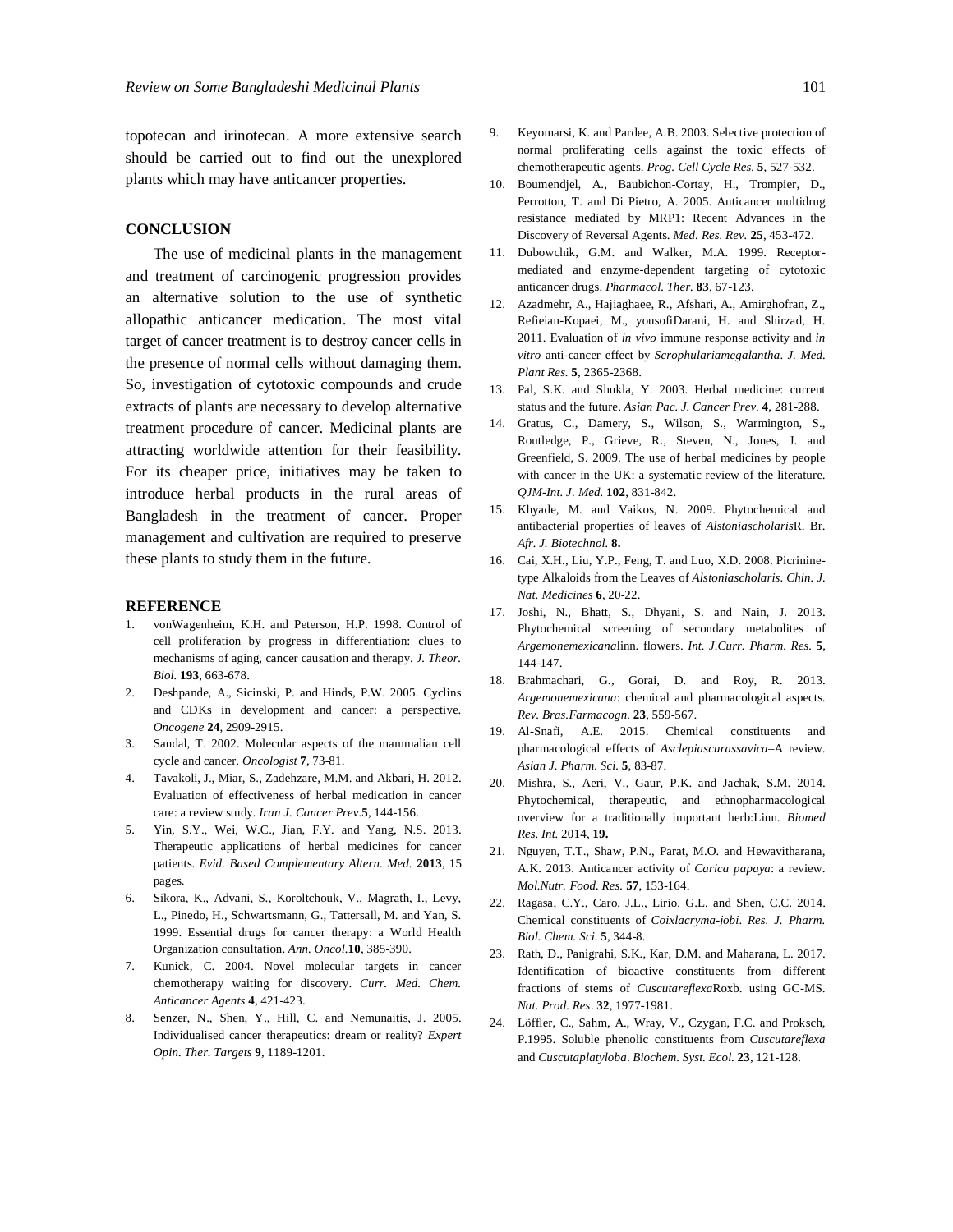- 25. Patel, S., Sharma, V., Chauhan, N.S. and Dixit, V.K. 2012. An updated review on the parasitic herb of *Cuscutareflexa*Roxb. *Chin. J. Integr. Med.* **10**, 249-255.
- 26. Prajapati, R., Kalariya, M., Umbarkar, R., Parmar, S. and Sheth, N. 2011. *Colocasiaesculenta*: a potent indigenous plant. *Int. J. Nutr. Pharmacol. Neurol. Dis.* **1**, 90-96.
- 27. Malomo, S.O., Ore, A. and Yakubu, M.T. 2011. *In vitro* and *in vivo* antioxidant activities of the aqueous extract of *Celosia argentea* leaves. *Indian J. Pharmacol.* **43**, 278-285.
- 28. Wu, Q. B., Wang, Y., Liang,L., Jiang, Q., Guo, M.L.and Zhang, J.J. 2013. Novel triterpenoid saponins from the seeds of *Celosia argentea* L. *Nat.Prod.Res.* **27**,1353-1360.
- 29. Joseph, B. and Raj, S.J. 2010. Phytopharmacological properties of *Ficusracemosa* Linn-An overview. *Int. J. Pharm. Sci. Rev. Res.* **3**, 134-138.
- 30. Chandra, S., Lal, J. and Sabir, M. 1979. Chemical examination of the fruits of *Ficusglomerata*Roxb. *J. Indian Chem. Soc.* **56**, 1269.
- 31. Devaraj, K., Gowda, L.R. and Prakash, V. 2008. An unusual thermostable aspartic protease from the latex of *Ficusracemosa* (L.). *Phytochemistry.* **69**, 647-655.
- 32. Moreira, A.C.P., de Oliveira Lima, E., Wanderley, P.A., Carmo, E.S. and de Souza, E.L. 2010. Chemical composition and antifungal activity of *HyptisSuaveolens* (L.) Poit leaves essential oil against *Aspergillus* species. *Braz. J. Microbiol.*  **41**, 28-33.
- 33. Peerzada, N. 1997. Chemical composition of the essential oil of *Hyptis suaveolens*. *Molecules.* **2**, 165.
- 34. Srivastava, D. 2017. Medicinal plants of genus *Ipomoea* found in Uttar-Pradesh, India. *Res. J. Recent Sci.* **6**, 12-22.
- 35. Kumar, S.A., Reddy, R.J. and Gupta, R.M.V. 2014. Preliminary phytochemical and standardization parameters of *Ipomoea quamoclit*linn whole plant- an ethnomedicinally important plant.*Int. J. Pharm. Pharm. Sci.* **6**, 162-165.
- 36. Claeson, U.P., Malmfors, T., Wikman, G. and Bruhn, J.G. 2000. *Adhatodavasica*: a critical review of ethnopharmacological and toxicological data. *J. Ethnopharmacol.* **72**, 1-20.
- 37. Mhaske, S.B. and Argade, N.P. 2006. The chemistry of recently isolated naturally occurring quinazolinone alkaloids. *Tetrahedron.* **62**, 9787-9826.
- 38. Duke, J.A. 1992. *Handbook of Phytochemical Constituent Grass, Herbs and Other Economic Plants*: Herbal Reference Library. Routledge. p.602-603.
- 39. Yadav, R. and Agarwala, M. 2011. Phytochemical analysis of some medicinal plants. *J. Phytol.* **3.**
- 40. Han, T., Li, H.L., Zhang, Q.Y., Han, P., Zheng, H.C., Rahman, K. and Qin, L.P. 2007. Bioactivity-guided fractionation for anti-inflammatory and analgesic properties and constituents of *Xanthium strumarium* L. *Phytomedicine.*  **14**, 825-829.
- 41. Han, T., Li, H., Zhang, Q., Zheng, H. and Qin, L. 2006. New thiazinediones and other components from *Xanthium strumarium*. *Chem. Nat. Compd.* **42**, 567-570.
- 42. Kamboj, A. and Saluja, A. 2010. Phytopharmacological review of *Xanthium strumarium* L. (Cocklebur). *Int. J. Green Pharm.* **4**, 129.
- 43. Rajic, A., Kweifio-Okai, G., Macrides, T., Sandeman, R.M., Chandler D.S., Polya, G.M. 2000. Inhibition of serine proteases by anti-inflammatory triterpenoids. *Planta Med. Apr.* **66**, 206-210.
- 44. Jagetia, G.C. and Baliga, M.S. 2004. Effect of *Alstoniascholaris* in enhancing the anticancer activity of berberine in the Ehrlich ascites carcinoma-bearing mice. *J. Med. Food.* **7**, 235-244.
- 45. Jagetia, G.C. and Baliga, M.S. 2006. Evaluation of anticancer activity of the alkaloid fraction of *Alstoniascholaris* (Sapthaparna) *in vitro* and *in vivo*. *Phytother. Res.* **20**, 103- 109.
- 46. Jahan, S., Chaudhary, R. and Goyal, P.K. 2009. Anticancer activity of an Indian medicinal plant, *Alstoniascholaris*, on skin carcinogenesis in mice. *Integr. Cancer Ther.* **8**, 273-279.
- 47. Chang, Y.C., Chang, F.R., Khalil, A.T., Hsieh, P.W. and Wu, Y.C. 2003. Cytotoxic benzophenanthridine and benzylisoquinoline alkaloids from *Argemonemexicana*. *Z. Naturforsch C. J. Biosci.* **58**, 521-526.
- 48. Gacche, R.N., Shaikh, R.U. and Pund, M.M. 2011. In vitro evaluation of anticancer and antimicrobial activity of selected medicinal plants from Ayurveda. *Asian J. Tradit. Med.* **6**, 1-7.
- 49. Gali, K., Ramakrishnan, G., Kothai, R. and Jaykar, B. 2011. In-vitro anti-cancer activity of methanolic extract of leaves of *Argemonemexicana* Linn. *Int. J.PharmTech. Res.* **3**, 1329- 1333
- 50. Baskar, A.A., Ignacimuthu, S., Paulraj, G.M. and Al Numair, K.S. 2010. Chemopreventive potential of β-sitosterol in experimental colon cancer model-an *in vitro* and *in vivo* study. *BMC Complement Altern. Med.* **10**, 24
- 51. Kupchan, S.M., Knox, J.R., Kelsey, J.E. and Renauld, J.A.S. 1964. Calotropin, a cytotoxic principle isolated from *Asclepiascurassavica* L. *Science.* **146**, 1685-1686
- 52. Al-Snafi, A.E. 2015. Chemical constituents and pharmacological effects of *Asclepiascurassavica*– a review. *Asian J. Pharm. Sci.* **5**, 83-87.
- 53. Mena-Rejon, G., Caamal-Fuentes, E., Cantillo-Ciau, Z., Cedillo-Rivera, R., Flores-Guido, J. and Moo-Puc, R. 2009. *In vitro* cytotoxic activity of nine plants used in Mayan traditional medicine. *J.Ethnopharmacol.* **121**, 462-465.
- 54. Roy, M.C., Chang, F.R., Huang, H.C., Chiang, M.Y. and Wu, Y.C. 2005.Cytotoxic principles from the formosan milkweed,*Asclepiascurassavica*. *J. Nat. Prod.* **68**, 1494-1499
- 55. Zhang, R.R., Tian, H.Y., Tan, Y.F., Chung, T.Y., Sun, X.H., Xia, X., Ye, W.C., Middleton, D.A., Fedosova, N., Esmann, M., Tzen, J.T.C. and Jiang, R.W. 2014. Structures, chemotaxonomic significance, cytotoxic and Na<sup>+</sup>, K<sup>+</sup>-ATPase inhibitory activities of new cardenolides from *Asclepiascurassavica*. *Org. Biomol. Chem.* **12**, 8919-8929.
- 56. Yuan, W.Q., Zhang, R.R., Wang, J., Ma, Y., Li, W.X., Jiang, R.W. and Cai, S. H. 2016. Asclepiasterol, a novel C21 steroidal glycoside derived from *Asclepiascurassavica*, reverses tumor multidrug resistance by down-regulating Pglycoprotein expression. *Oncotarget.* **7**, 31466-31483.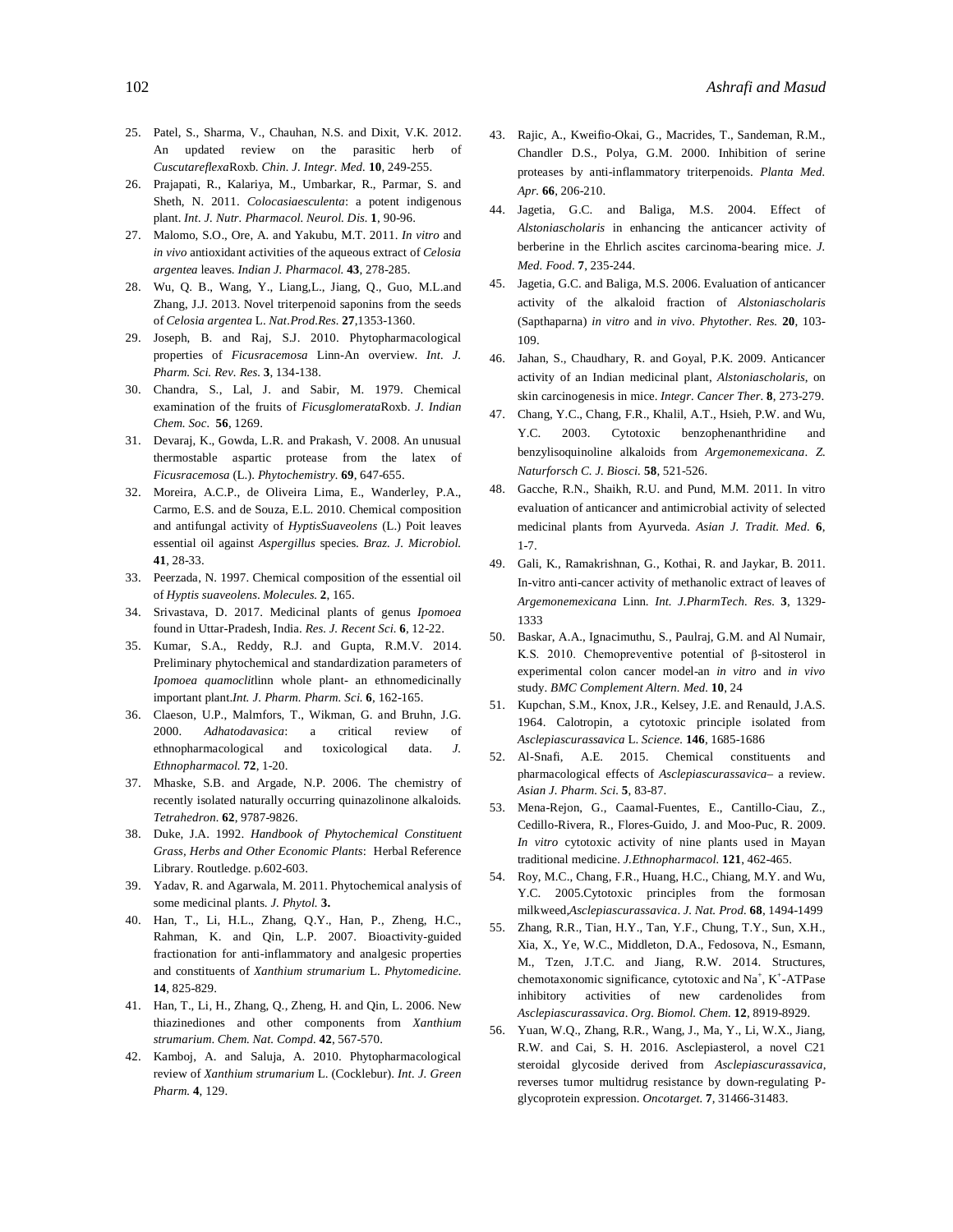- 57. Mehrotra, S., Singh, V.K., Agarwal, S.S., Maurya, R. and Srimal, R.C. 2002. Antilymphoproliferative activity of ethanolic extract of *Boerhaaviadiffusa* roots. *Exp. Mol.Pathol.* **72**, 236-242.
- 58. Ahmed-Belkacem, A., Macalou, S., Borrelli, F., Capasso, R., Fattorusso, E., Taglialatela-Scafati, O. and Di Pietro, A. 2007. Nonprenylated rotenoids, a new class of potent breast cancer resistance protein inhibitors. *J. Med. Chem.* **50**, 1933- 1938.
- 59. Srivastava, R., Saluja, D., Dwarakanath, B.S. and Chopra, M. 2011. Inhibition of Human Cervical Cancer Cell Growth by Ethanolic Extract of *Boerhaaviadiffusa* Linn. (Punarnava) Root. *Evid. Based Complementary Altern. Med.* **2011**, 13.
- 60. Sreeja, S. and Sreeja, S. 2009. An *in vitro* study on antiproliferative and antiestrogenic effects of *Boerhaaviadiffusa* L. extracts. *J. Ethnopharmacol.* **126**, 221- 225.
- 61. Leyon, P.V., Lini, C.C. and Kuttan,G. 2005.Inhibitory effect of *Boerhaaviadiffusa* on experimental metastasis by B16F10 melanoma in C57BL/6 mice. *Life. Sci.* **76**,1339-1349.
- 62. Manu, K.A. and Kuttan, G. 2007. Effect of Punarnavine, an alkaloid from *Boerhaaviadiffusa*, on cell-mediated immune responses and TIMP-1 in B16F-10 metastatic melanomabearing mice. *Immunopharmacol.Immunotoxi.* **29**,569-586.
- 63. Rahmat, A., Rosli, R., Endrini, S. and Zain, S.A.H. 2002. Antiproliferative activity of pure lycopene compared to both extracted lycopene and juices from watermelon (*Citrullus vulgaris*) and papaya (*Carica papaya*) on human breast and liver cancer cell lines*. J. Med. Sci.* **2**, 55–58.
- 64. Jayakumar, R. and Kanthimathi, M.S. 2011. Inhibitory effects of fruit extracts on nitric oxide-induced proliferation in MCF-7 cells. *Food Chem.* **126**, 956-960.
- 65. Hirose, M., Yamaguchi, T., Kimoto, N., Ogawa, K., Futakuchi, M., Sano, M. and Shirai, T. 1998. Strong promoting activity of phenylethyl isothiocyanate and benzyl isothiocyanate on urinary bladder carcinogenesis in F344 male rats. *Int. J. Cancer.* **77**, 773-777.
- 66. Morimoto, C., Dang, N.H. and Dang, N. 2008. US Patent 2,008,069,907-A1.
- 67. García-Solís, P., Yahia, E. M., Morales-Tlalpan, V., and Díaz-Muñoz, M. 2009. Screening of antiproliferative effect of aqueous extracts of plant foods consumed in Mexico on the breast cancer cell line MCF-7. *Int. J. Food Sci. Nutr.* **60**, 32-46.
- 68. Nakamura, Y., Yoshimoto, M., Murata, Y., Shimoishi, Y., Asai, Y., Park, E.Y., Sato, K. and Nakamura, Y. 2007. Papaya seed represents a rich source of biologically active isothiocyanate. *J. Agric. Food Chem.* **55**, 4407-4413.
- 69. Chandrasekaran, R., Gnanasekar, S., Seetharaman, P., Keppanan, R., Arockiaswamy, W. and Sivaperumal, S. 2016. Formulation of *Carica papaya* latex-functionalized silver nanoparticles for its improved antibacterial and anticancer applications. *J. Mol. Liq.* **219**, 232-238.
- 70. Otsuki, N., Dang, N.H., Kumagai, E., Kondo, A., Iwata, S. and Morimoto, C. 2010. Aqueous extract of *Carica papaya* leaves exhibits anti-tumor activity and immunomodulatory effects. *J.Ethnopharmacol.* **127**, 760-767.
- 71. Fauziya, S. and Krishnamurthy, R. 2013. Papaya (*Carica papaya*): Source material for anticancer. *CIBTechJ. Pharm. Sci.* **2**, 25-34.
- 72. Li,D.P. 2006. Research advance on ethenopharmacology, pharmacodynamics, pharmacokinetics and clinical therapeutics of *Coix* seed and its preparation, Kanglaite injection. *Asian J.Pharmacodyn.Pharmacokinet.* **6**, 83-102.
- 73. Chen, H.H., Chiang, W., Chang, J.Y., Chien, Y.L., Lee, C.K., Liu, K.J., Cheng, Y.T., Chen, T.F., Kuo, Y.H. and Kuo, C.C. 2011. Antimutagenic constituents of adlay (*Coixlachrymajobi* L. var. ma-yuenStapf) with potential cancer chemopreventive activity. *J. Agric. Food Chem.* **59**, 6444- 6452
- 74. Qu, D., He, J., Liu, C., Zhou, J. and Chen, Y. 2014. Triterpene-loaded microemulsion using *Coixlacryma-jobi* seed extract as oil phase for enhanced antitumor efficacy: preparation and *in vivo* evaluation. *Int. J. Nanomedicine.* **9**, 109-119.
- 75. Lu, Y., Zhang, B.Y., Jia, Z.X., Wu, W.J. and Lu, Z.Q. 2011. Hepatocellular carcinoma HepG2 cell apoptosis and caspase-8 and Bcl-2 expression induced by injectable seed extract of *Coixlacryma-jobi*. *HepatobiliaryPancreat Dis. Int.* **10**, 303- 307.
- 76. Numata, M., Yamamoto, A., Moribayashi, A. and Yamada, H. 1994. Antitumor components isolated from the Chinese herbal medicine *Coixlachryma-jobi*. *Planta Med.* **60**, 356- 359.
- 77. Chatterjee, D., Sahu, R.K., Jha, A.K. and Dwivedi, J. 2011. Evaluation of antitumor activity of *Cuscutareflexa*roxb (Cuscutaceae) against Ehrlich ascites carcinoma in Swiss albino mice. *Trop. J. Pharm. Res.* **10**, 447-454.
- 78. Costa-Lotufo, L.V., Khan, M.T.H., Ather, A., Wilke, D.V., Jimenez, P.C., Pessoa, C., de Moraes, M.E.A. and de Moraes, M.O. 2005. Studies of the anticancer potential of plants used in Bangladeshi folk medicine. *J. Ethnopharmacol.* **99**, 21-30.
- 79. Suresh, V., Sruthi, V., Padmaja, B. and Asha, V.V. 2011. *In vitro* anti-inflammatory and anti-cancer activities of *Cuscutareflexa*Roxb. *J. Ethnopharmacol.* **134**, 872-877.
- 80. Riaz, M., Bilal, A., Ali, M.S., Fatima, I., Faisal, A., Sherkheli, M.A. and Asghar, A. 2017. Natural products from *Cuscutareflexa*Roxb. with antiproliferation activities in HCT116 colorectal cell lines. *Nat. Prod. Res.* **31**, 583-587.
- 81. Udavant, P.B., Satyanarayana, S.V. and Upasani, C.D. 2012. Preliminary screening of *Cuscutareflexa* stems for Anti inflammatory and cytotoxic activity. *Asian Pac. J. Trop. Biomed.* **2**, S1303-S1307.
- 82. Brown, A.C., Reitzenstein, J.E., Liu, J. and Jadus, M.R. 2005. The anti‐cancer effects of poi (*Colocasia esculenta*) on colonic adenocarcinoma cells *in vitro*. *Phytotherapy Res.***19**, 767-771.
- 83. Kundu, N., Campbell, P., Hampton, B., Lin, C.Y., Ma, X., Ambulos, N., Zhao, X.F., Goloubeva, O., Holt, D. and Fulton, A.M. 2012. Antimetastatic activity isolated from *Colocasia esculenta* (taro). *Anti-cancer drugs.* **23**, 200.